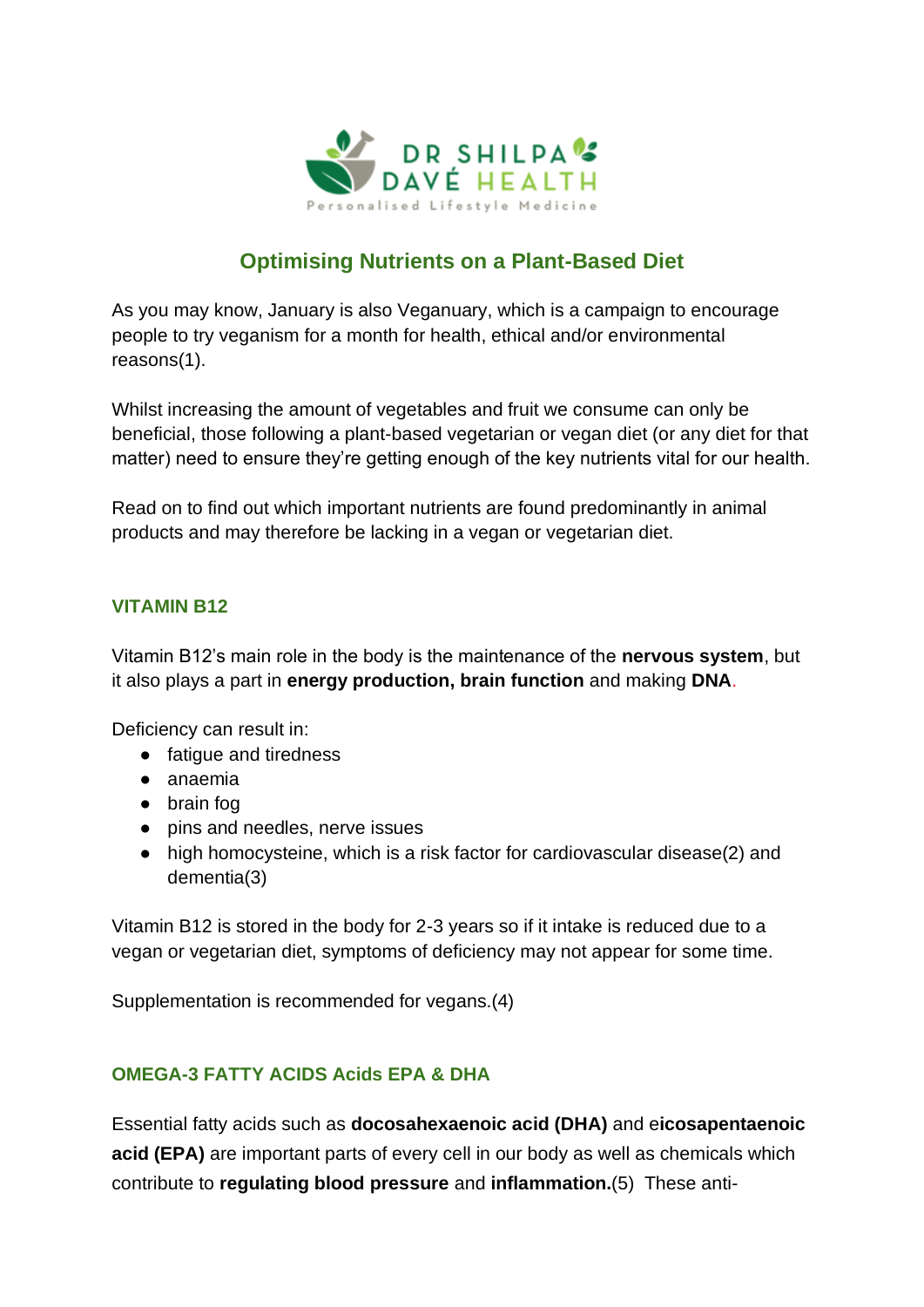inflammatory fatty acids also protect against a range of diseases such as cancer, heart disease, depression, asthma and autoimmune disorders.(6)

**Red meat, dairy products and seafood** are the main dietary sources of EPA and DHA. **Plant foods** typically only contain the fatty acid **alpha-linolenic acid (ALA)**  which must be converted to EPA and DHA but conversion levels are low - up to 10% for EPA and up to 5% for DHA.(7) Vegans have been found to have almost half the levels of EPA compared to meat eaters, and almost 60% lower levels of DHA.(6)

To ensure vegans and vegetarians get enough EPA and DHA, it's important to eat ALA-rich plant foods,(8) and supplementation may be necessary

# **IRON**

Iron is an important component of haemoglobin in **red blood cells** which helps **transport oxygen** around the body. Oxygen is used by every cell in the body for **energy production.**

- **Animal sources** of iron (heme iron) are fish, poultry, meat and eggs
- **Plant-based sources** of iron (heme iron) are beans, lentils, chickpeas, nuts and nut butter, seeds and pulses. However, these sources of iron are not as well absorbed by the body

Top tips to maximise iron intake:

- help absorption by eating vitamin C rich foods such as broccoli and peppers with iron-containing foods
- avoid drinking tea and coffee with iron-rich foods as the caffeine and polyphenols they contain can inhibit absorption by up to 90%(9)
- pre-soaking beans, lentils and grains to maximise digestibility & nutrient absorption

## **VITAMIN D**

Vitamin D has many important roles in the body including:

- activating cells that **fight infection** and **reduce inflammation**
- maintaining and building **bone strength** by aiding the absorption of calcium from your gut and kidneys

Vitamin D is synthesised in the body when skin is exposed to sunlight. Dietary sources are: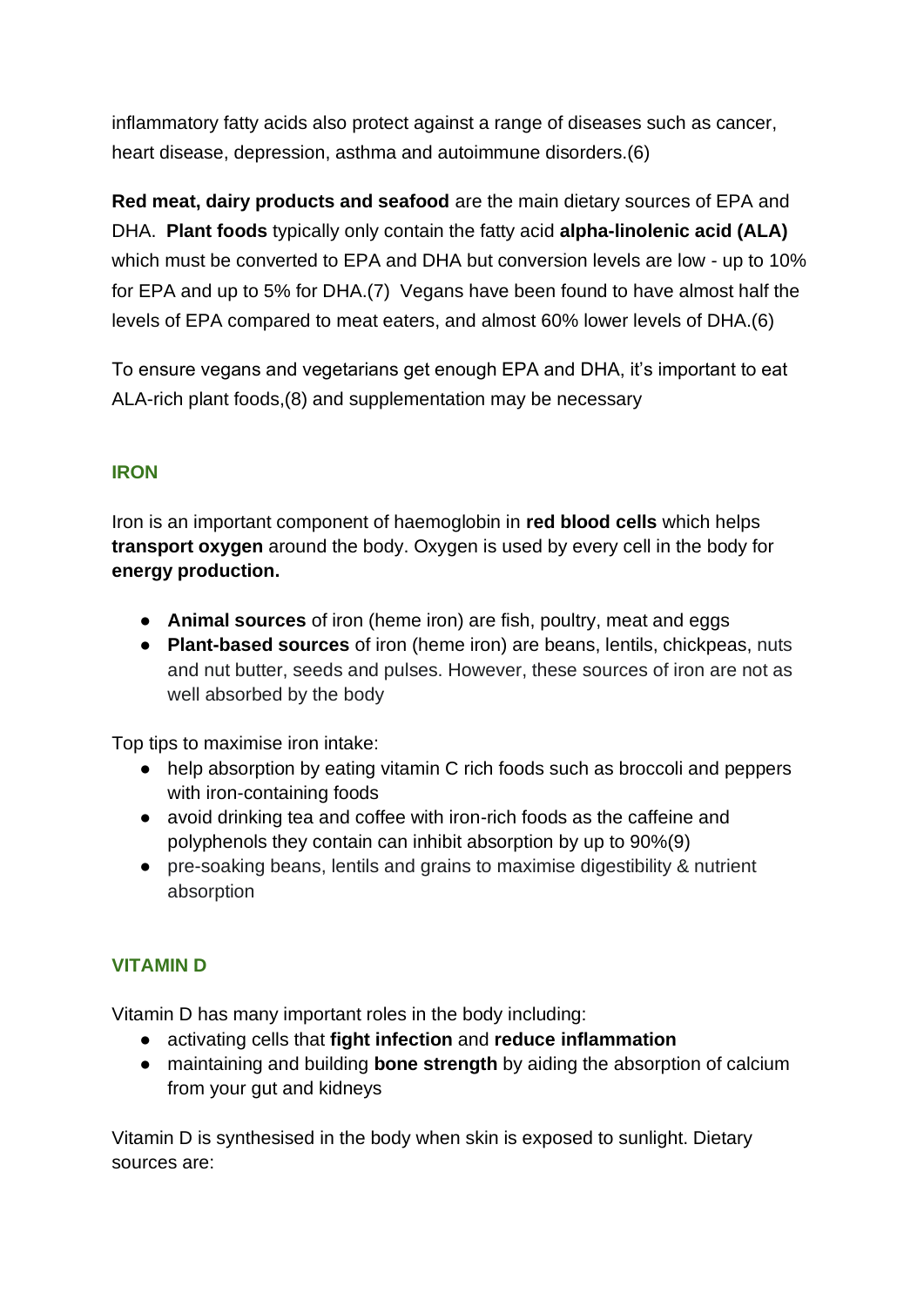- fish such as salmon, mackerel, sardines and tuna
- eggs
- milk, butter and cheese
- mushrooms
- fortified foods

The NHS recommends(10) that everyone in the UK supplements with Vitamin D between October and March (and children all year round), but if you are following a vegan or vegetarian diet, you may need higher levels of supplementation.

#### **VITAMIN A (Retinol)**

Vitamin A contributes to a **healthy immune system**, **skin and eye health**, **reproduction** and **gut health**. It's also important for the proper functioning of the heart, lungs, kidneys, and other organs.

Dietary sources of Vitamin A (also known as retinol) are:

- cheese
- eggs
- oily fish
- meat
- milk and yoghurt
- liver and liver products such as pate

**Beta-carotene found in plants** can be **converted into vitamin A**. The main sources of beta-carotene are:

- Yellow, red and green leafy vegetables, such as spinach, carrots, sweet potatoes and red peppers
- Yellow fruit such as mango, papaya and apricots

However, levels of absorption and conversion of beta-carotene into Vitamin A by the body can vary from person to person due to a number of factors,(11) so vegans may need to supplement.

**Please note** that Vitamin A can be **toxic** at high levels so expert advice on supplementation is recommended.

#### **CHOLINE**

This recently discovered, less well-known nutrient is essential for **brain function** and **metabolism** - the term for all the chemical reactions that take place in our bodies.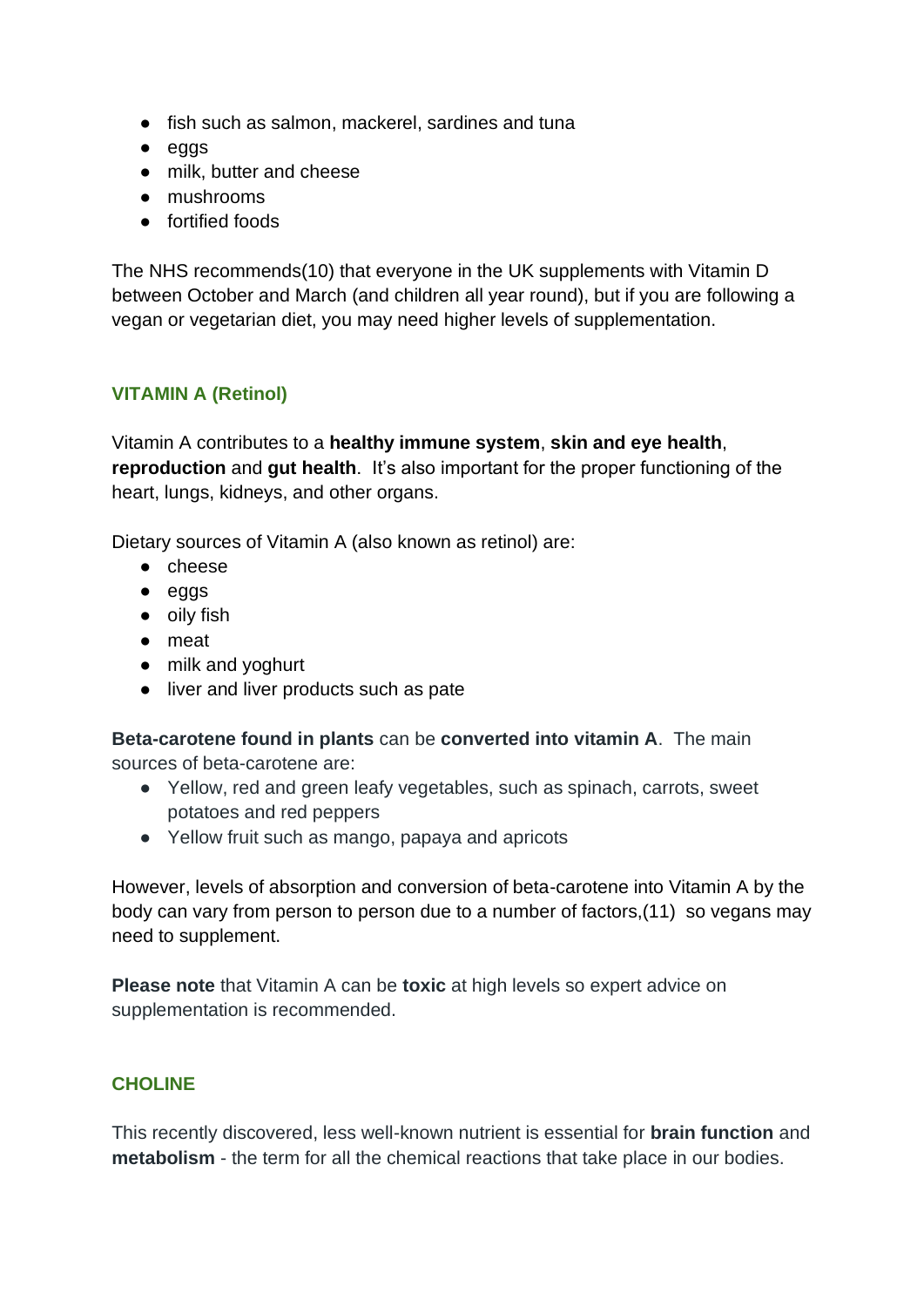Low intakes can contribute to brain, heart *and* liver disorders as well as high cholesterol.(12)REF

Choline is found predominantly in animal products such as eggs, fish, and liver, and to a lesser extent in plant foods such as broccoli and cauliflower.(13)

#### **SUPPLEMENTS**

Nowadays there are many versions of vegan nutritional supplements available. Vitamin and mineral requirements can vary widely from person to person as a result of age, gender, genetic, dietary intake and health issues.

## *If you have any questions about nutrients for vegans or would like to get your levels of vitamins and minerals tested, book an appointment at [www.privategp.org/book](http://www.privategp.org/book) or call 0203 303 0326.*

# **Sources**

- 1. <https://uk.veganuary.com/about/>
- 2. Herrmann, W. *et al* (2003) 'Vitamin B-12 status, particularly holotranscobalamin II and methylmalonic acid concentrations, and hyperhomocysteinemia in vegetarians', *The American Journal of Clinical Nutrition*, 78(1), pp.131–136. <https://academic.oup.com/ajcn/article/78/1/131/4689908>
- 3. Gröber, U. *et al*. (2013) 'Neuroenhancement with vitamin B12 underestimated neurological significance', *Nutrients,* 5(12), pp.5031-45.

https://www.ncbi.nlm.nih.gov/pmc/articles/PMC3875920/

- 4. [https://www.vegansociety.com/resources/nutrition-and](https://www.vegansociety.com/resources/nutrition-and-health/nutrients/vitamin-b12)[health/nutrients/vitamin-b12](https://www.vegansociety.com/resources/nutrition-and-health/nutrients/vitamin-b12)
- 5. Magdalena S Rosell, M. S. et al (2005) 'Long-chain n–3 polyunsaturated fatty acids in plasma in British meat-eating, vegetarian, and vegan men', *The American Journal of Clinical Nutrition*, 82(2), pp.327–334. <https://academic.oup.com/ajcn/article/82/2/327/4862944>
- 6. Davis, B. C. et al (2003) 'Achieving optimal essential fatty acid status in vegetarians: current knowledge and practical implications', *The American Journal of Clinical Nutrition*, 78(3),